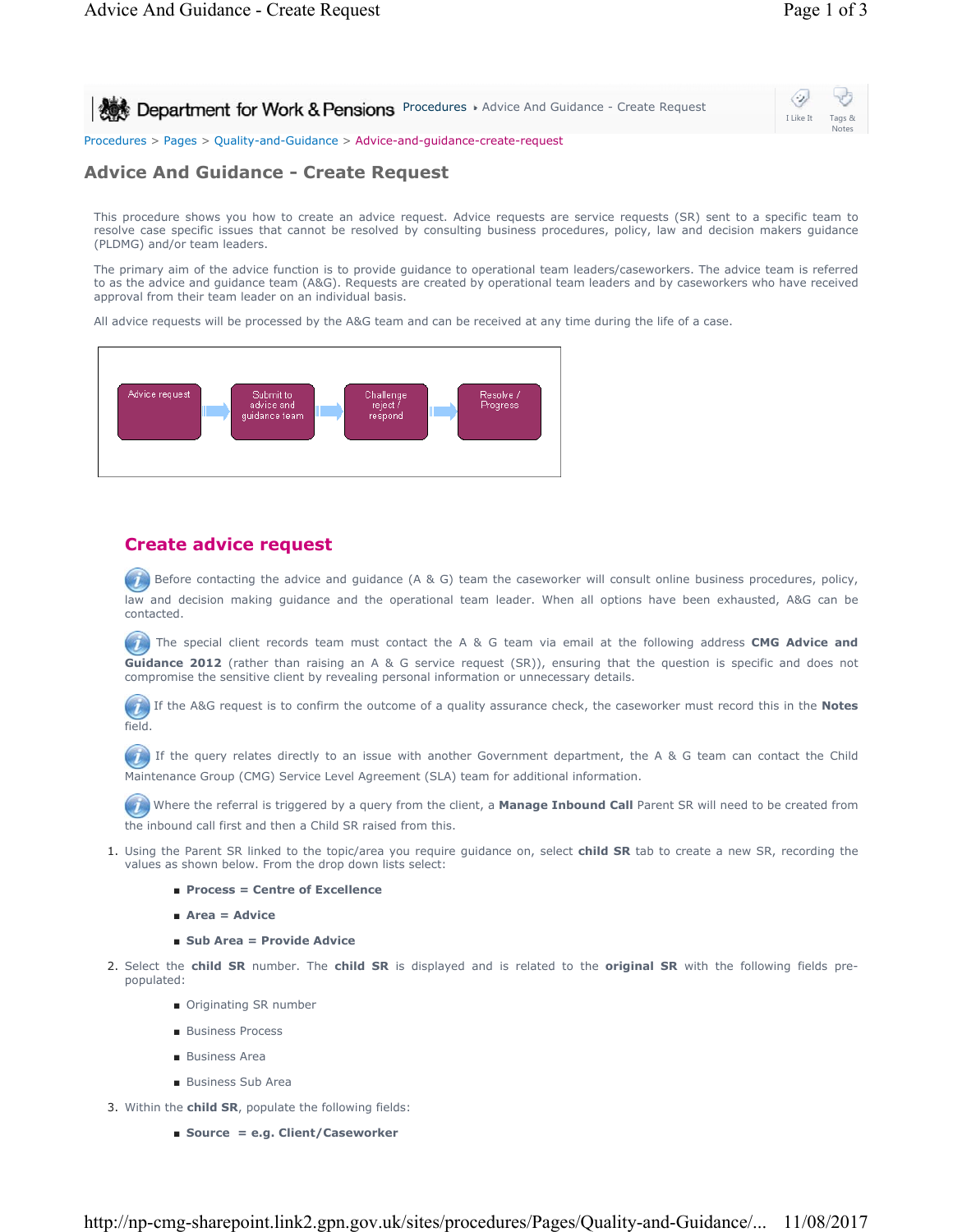- **Team Leader Approval Sought = Y**
- **Topic**
- **Procedures Consulted**
- **Priority Status**
- **Case**
- A priority request operates with a one working day turnaround where a non priority is five working days. Discuss the priority 4. status with the team leader.

A 24-hour turnaround may be possible for genuinely urgent enquiries.

Exmples of urgent enquiries:

- enquiries received from Court or Appeal Presenting Officers who are in court or at an appeal hearing, or have imminent court due dates and the information is essential to the outcome of the hearing. The court date should be within less than 10 days for civil enforcement enquiries, five days for non-enforcement enquiries
- A parliamentary question that requires a response within 24 hours
- An urgent briefing for Ministers or senior civil servants where it can be shown that an urgent response is needed to meet a deadline
- MP correspondence, Ombudsman and independent case examiner (ICE) request where it can be shown that an urgent response is needed to meet a deadline
- 5. Set the child SR status to In Progress and the sub status to In Progress. The system will then generate the activity plan required to complete the advice and guidance request.
- Select the more tabs dropdown, then the **Notes** tab and create a new note with the **Note Type** as **Query Detail**, record details 6. of the issue being raised in the **Notes** field. Ensure the information recorded is clear and concise.

Record all details of the issue seeking advice from the operational team leader if necessary.

- 7. Navigate to the **Standard View** within the **More Info** tab.
- 8. Update the Advice Status of the child SR to Submit Request and then select the Submit Request button. The SR is automatically moved to the A&G team.

### **Review and complete the SR**

9. Once the A&G caseworker has resolved the advice request the SR is returned to the operational team leader and allocated to the caseworker. Go to **My SR** view and open and review the SR Notes.

If the A&G request is rejected the SR is returned to the operational team leader. Requests may be rejected if there is insufficient or incomplete evidence. The operational team leader should discuss the reasons for rejection with the caseworker to determine if there is a need to re-submit the advice request to the A&G team.

If clarification is needed, discuss this with the operations team leader contacting the A&G team for advice if necessary. If the final advice is considered unsatisfactory, following discussion with the operations team leader a challenge response should

be raised within three days of receiving the advice response SR.

If the advice request is in response to a challenge the advice provided must be carried out and should not be disregarded.

10. If satisfied with the response, update any incomplete activities as done, update the resolution code as **Advice Accepted**, carry out the guidance and progress the case as usual. Close the SR.

## **Challenge response**

 If the decision is made to re-submit the advice request, the team leader must set the SR **Status** back to **In Progress** before adding any notes and resubmitting the request.

11. If not satisfied with the response, discuss the reasons with the team leader. Complete the **Notes** field stating reasons for the challenge and update the **Reason for Challenge** dropdown and update the **Advice Status** to **Challenge Advice**. You then need to select the **Challenge Advice** button. Update the Status of the SR to **Pending Assignment**. The **child SR** is returned to the A&G segment. For more information refer to Advice And Guidance - Process Request.

#### 2012 System Overview

Advice and Guidance - Process Request